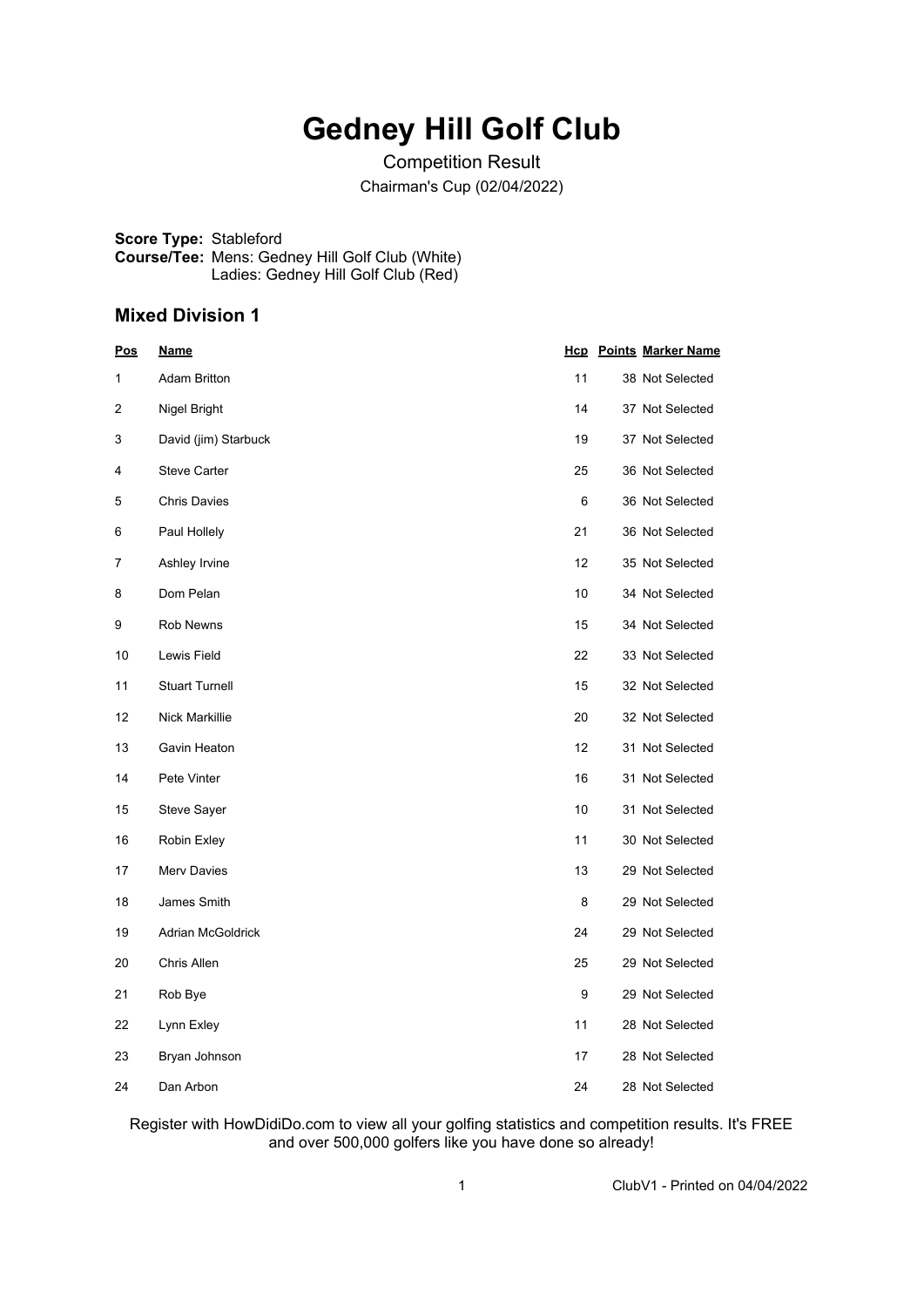| <b>Score Type: Stableford</b> |                                                        |
|-------------------------------|--------------------------------------------------------|
|                               | <b>Course/Tee: Mens: Gedney Hill Golf Club (White)</b> |
|                               | Ladies: Gedney Hill Golf Club (Red)                    |

### **Mixed Division 1**

| Pos | <b>Name</b>            |    | <b>Hcp</b> Points Marker Name |
|-----|------------------------|----|-------------------------------|
| 25  | <b>Stewart Shinkin</b> | 11 | 28 Not Selected               |
| 26  | <b>Nigel Grummitt</b>  | 24 | 27 Not Selected               |
| 27  | Steve Carn             | 15 | 26 Not Selected               |
| 28  | Mike Page              | 18 | 26 Not Selected               |
| 29  | Paul Harford           | 10 | 25 Not Selected               |
| 30  | James Busveids         | 14 | 25 Not Selected               |
| 31  | David Lord             | 18 | 25 Not Selected               |
| 32  | <b>Neil Bird</b>       | 24 | 16 Not Selected               |

Register with HowDidiDo.com to view all your golfing statistics and competition results. It's FREE and over 500,000 golfers like you have done so already!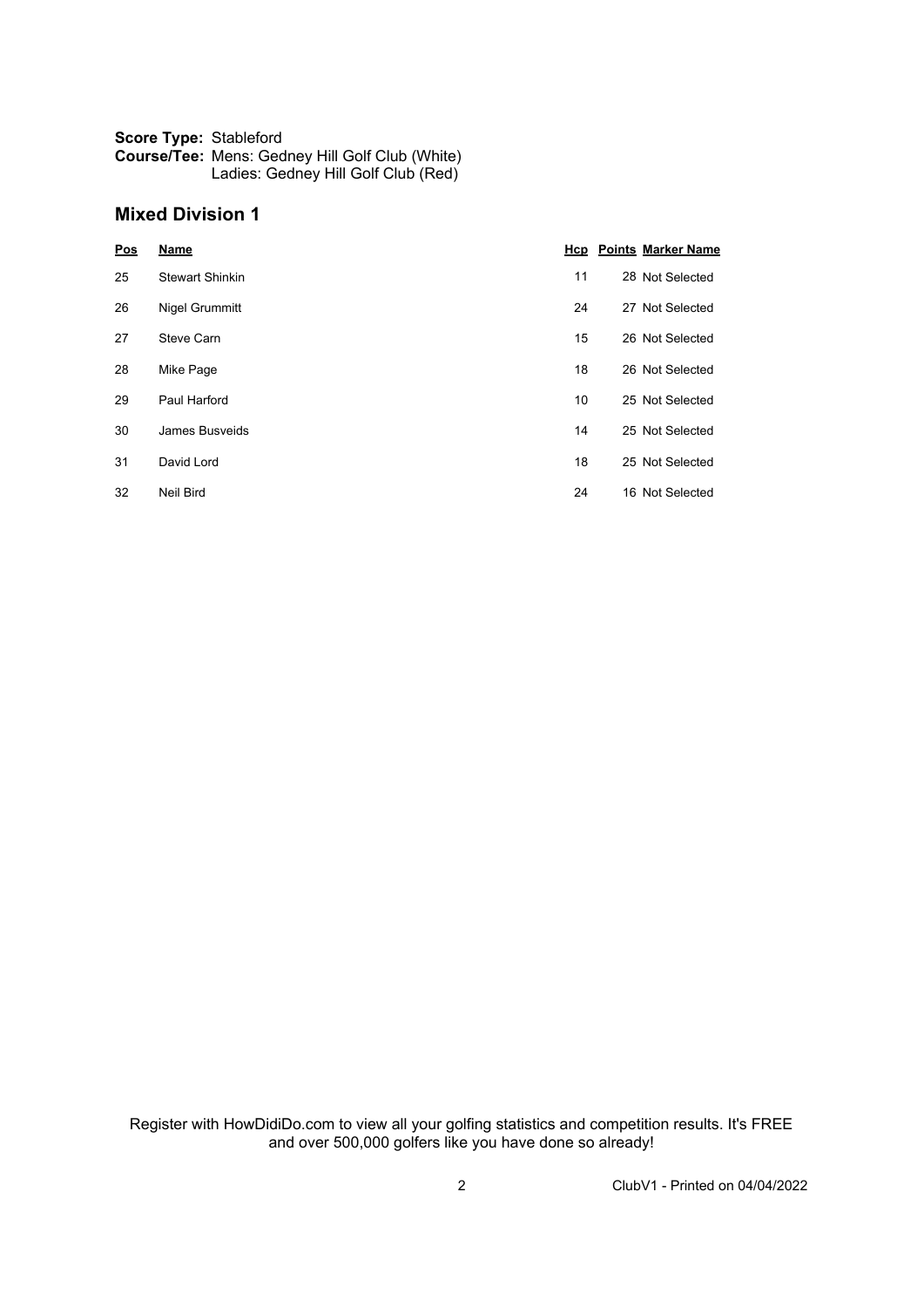# **Gedney Hill Golf Club**

### Twos Analysis Chairman's Cup on 02/04/2022

| <u>Player Name</u>    | <b>Handicap</b> | <b>Hole</b> |
|-----------------------|-----------------|-------------|
| <b>Division</b><br>1  |                 |             |
| Lewis Field           | 22              | 2 @ 3rd     |
| <b>Stuart Turnell</b> | 15              | 2 @ 11th    |
| Paul Hollely          | 21              | 2 @ 3rd     |
| <b>Rob Newns</b>      | 15              | 2 @ 3rd     |
| Lynn Exley            | 11              | 2 @ 3rd     |
| <b>Adam Britton</b>   | 11              | 2 @ 11th    |
| Dom Pelan             | 10              | 2@3rd       |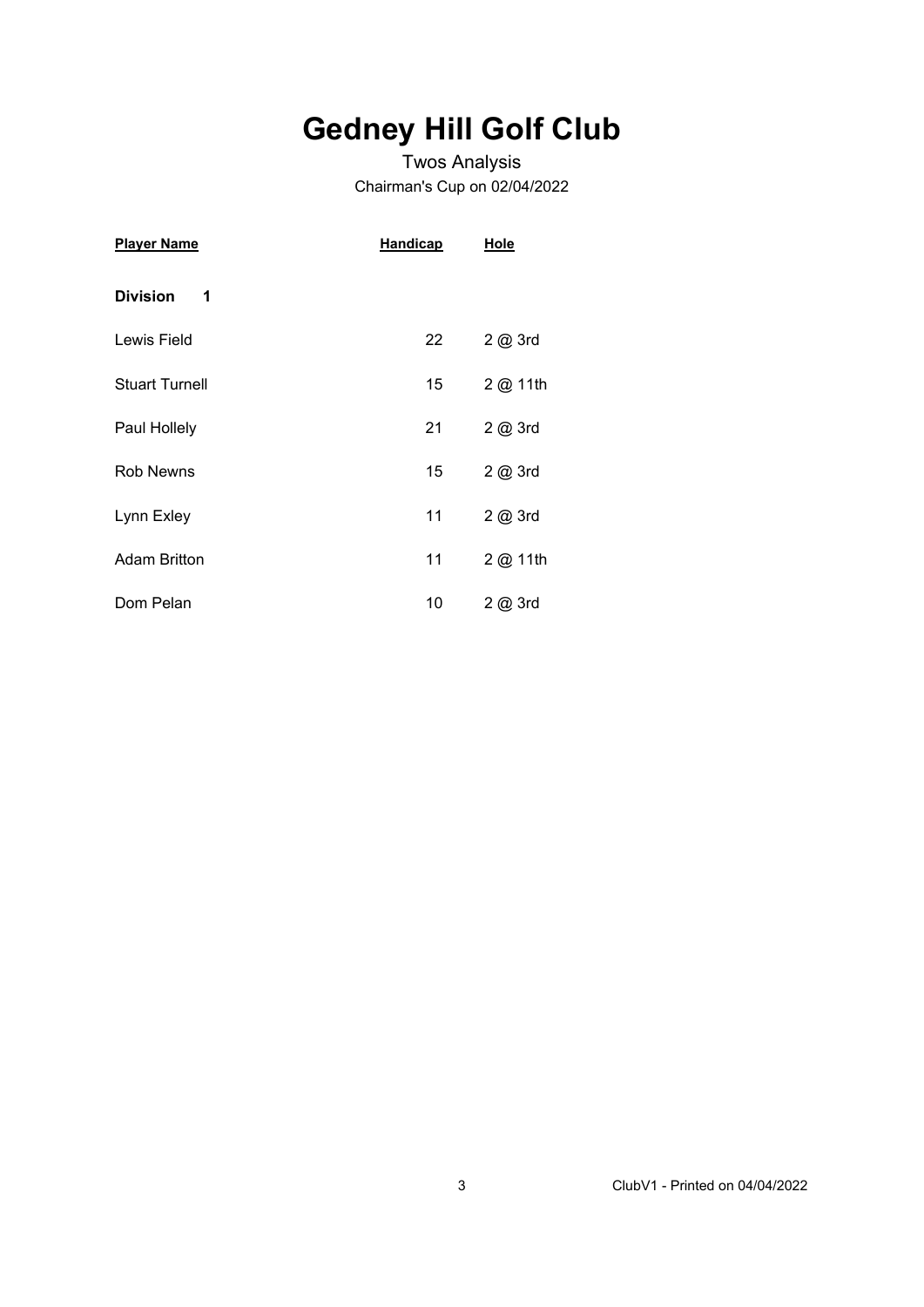### **Gedney Hill Golf Club**

Competition Audit Report

Chairman's Cup played over the Gedney Hill Golf Club on 02/04/2022

#### **Course Card:** Gedney Hill Golf Club White Card

|              |                          | Hole No. | 1     | $\mathbf 2$    | 3                       | 4  | 5           | 6  | 7  | 8              | 9 | 10               | 11               | 12 | 13 | 14 | 15          | 16 | 17        | 18              |     |
|--------------|--------------------------|----------|-------|----------------|-------------------------|----|-------------|----|----|----------------|---|------------------|------------------|----|----|----|-------------|----|-----------|-----------------|-----|
|              |                          | S.I.     | 8     | 4              | 12                      | 14 | 16          | 10 | 18 | 2              | 6 | 15               | 11               | 9  |    | 3  |             | 17 | 5         | 13              |     |
| Rec.         | <b>Name</b>              | Par      | 4     | 4              | 3                       | 3  | 4           | 4  | 4  | 4              | 4 | 4                | 3                | 3  | 4  | 4  | 5           | 4  | 5         | 4               |     |
| 811          | Chris Allen              | (25)     | $\,6$ | $\overline{7}$ | 4                       | 4  | 5           | 5  | 4  | 0              | 6 | 5                | 6                | 6  | 0  | 5  | $\mathbf 0$ | 4  | 5         | 5               | 77  |
| 834          | Dan Arbon                | (24)     | 7     | 6              | 4                       | 3  | 6           | 6  | 4  | 6              | 6 | 6                | 3                | 4  | 7  | 7  | 8           | 6  | 8         | 5               | 102 |
| 31           | <b>Neil Bird</b>         | (24)     | 8     |                | 4                       | 5  | 6           | 5  |    |                | 8 | 5                | 5                | 4  | 6  | 10 | 14          | 5  | 12        | 8               | 126 |
| 85           | <b>Nigel Bright</b>      | (14)     | 6     | 6              | 3                       | 3  | 4           | 4  | 4  | 7              | 4 | 5                | 3                | 3  | 7  | 4  | 7           | 4  | 5         | $\overline{4}$  | 83  |
| 4            | <b>Adam Britton</b>      | (11)     | 5     | 4              | 4                       | 3  | 6           | 5  | 5  | 6              | 4 | 5                | $\mathbf 2$      | 3  | 3  | 4  | 6           | 3  | 6         | 5               | 79  |
| 245          | <b>James Busveids</b>    | (14)     | 6     | 7              | 4                       | 4  | 4           | 6  | 4  | 5              | 4 | 4                |                  | 4  | 7  | 7  |             | 5  | 6         | 5               | 96  |
| 240          | Rob Bye                  | (9)      | 5     | 4              | 3                       | 3  | 4           | 5  | 4  | 5              | 7 | 5                | 3                | 4  | 4  | 5  | 8           | 4  | 8         | 5               | 86  |
| $\mathbf{1}$ | <b>Steve Carn</b>        | (15)     | 7     | 5              | 3                       | 4  | 5           |    | 4  | $\overline{7}$ | 5 | 4                | 3                | 6  | 6  | 6  | 8           | 4  | 7         | 4               | 95  |
| 53           | <b>Steve Carter</b>      | (25)     | 8     | 6              | 5                       | 4  | 5           | 4  | 4  | 6              | 8 | 5                | 4                | 4  | 4  | 5  | 6           | 5  | 9         | 4               | 96  |
| 25           | <b>Chris Davies</b>      | (6)      | 4     | 4              | 3                       | 4  | 0           | 4  | 3  | 4              | 5 | 4                | 3                | 4  | 3  | 4  |             | 5  | 5         | 4               | 70  |
| 5            | <b>Merv Davies</b>       | (13)     | 0     | 0              | 3                       | 5  | 5           | 4  | 0  | 6              | 4 | 4                | 3                | 5  | 4  | 4  |             | 4  | 6         | 6               | 70  |
| 289          | <b>Robin Exley</b>       | (11)     | 4     | 6              | 3                       | 4  | 5           | 6  | 4  | 4              | 4 | $\boldsymbol{0}$ | $\pmb{0}$        | 4  | 4  | 5  |             | 4  | 7         | 4               | 75  |
| 182          | Lewis Field              | (22)     | 5     | $\overline{7}$ | 2                       | 3  | 5           | 6  | 4  | 6              | 0 | 6                | 4                | 4  | 6  | 5  | 0           | 4  | 7         | 5               | 79  |
| 139          | <b>Nigel Grummitt</b>    | (24)     | 5     | 6              | 4                       | 4  | 6           | 5  | 0  | 5              | 6 | 5                | 5                | 4  | 6  |    | 0           | 6  | 8         | 5               | 87  |
| 892          | Paul Harford             | (10)     | 5     | 6              | 0                       | 4  | 4           | 4  | 4  | 5              | 6 | 5                | $\boldsymbol{0}$ | 4  | 0  | 0  |             | 4  | 5         | 4               | 67  |
| 1001         | <b>Gavin Heaton</b>      | (12)     | 0     | 5              | 5                       | 4  | 5           | 5  | 4  | 5              | 5 | 4                | 3                | 4  | 5  | 6  |             | 4  | 5         | 4               | 80  |
| 158          | Paul Hollely             | (21)     | 7     | 4              | $\overline{2}$          | 5  | 5           | 5  | 4  |                | 4 | 4                | 4                | 4  | 6  | 7  | 6           | 5  | 8         | 4               | 91  |
| 265          | Ashley Irvine            | (12)     | 5     | 5              | 3                       | 3  | 0           | 4  | 0  | 5              | 4 | 4                | 3                | 4  | 5  | 3  | 0           | 5  | 5         | 5               | 63  |
| 113          | Bryan Johnson            | (17)     | 9     | 7              | 4                       | 5  | 4           | 5  | 3  | 6              | 4 | 4                | 3                | 5  | 5  | 6  |             | 5  | 8         | 7               | 97  |
| 23           | David Lord               | (18)     | 7     | 6              | 5                       | 4  | $\mathbf 5$ | 5  | 3  | 6              | 5 | 5                | 4                | 6  | 5  | 6  | 8           | 5  | 8         | $6\phantom{1}6$ | 99  |
| 30           | <b>Nick Markillie</b>    | (20)     | 6     | 5              | 3                       | 3  | 6           | 4  | 4  |                | 3 |                  | 4                | 5  | 7  | 7  |             | 5  | 6         | 5               | 94  |
| 413          | <b>Adrian McGoldrick</b> | (24)     | 6     | 6              | 4                       | 6  | 5           |    | 5  |                | 5 | 6                | 4                | 4  | 5  | 5  | 9           | 5  |           | 5               | 101 |
| 19           | <b>Rob Newns</b>         | (15)     | 5     | 5              | $\overline{\mathbf{c}}$ | 3  | 4           | 5  | 4  | 6              | 5 | 4                |                  | 5  | 5  | 6  | 6           | 4  | 6         | 6               | 88  |
| 35           | Mike Page                | (18)     | 6     | 6              | 4                       | 3  | 5           | 5  | 5  | 6              | 5 | 4                | $\mathbf 0$      | 5  | 6  | 6  | 0           | 3  | $\pmb{0}$ | $\mathbf 0$     | 69  |
| 1166         | Dom Pelan                | (10)     | 7     | 5              | $\mathbf{2}$            | 4  | 4           | 4  | 3  | 0              | 0 | 4                | 3                | 4  | 3  | 6  |             | 4  | 4         | 4               | 68  |
| 9            | <b>Steve Sayer</b>       | (10)     | 5     | 5              | 3                       | 4  | 4           | 4  | 5  | 6              | 5 | 4                | 4                | 4  | 4  | 5  | $\Omega$    | 4  |           | 4               | 77  |
| 375          | <b>Stewart Shinkin</b>   | (11)     | 4     | 5              | 3                       | 4  | 4           | 6  | 5  | 5              | 4 | 4                | 5                | 4  | 0  | 6  | 0           | 5  | 6         | 4               | 74  |